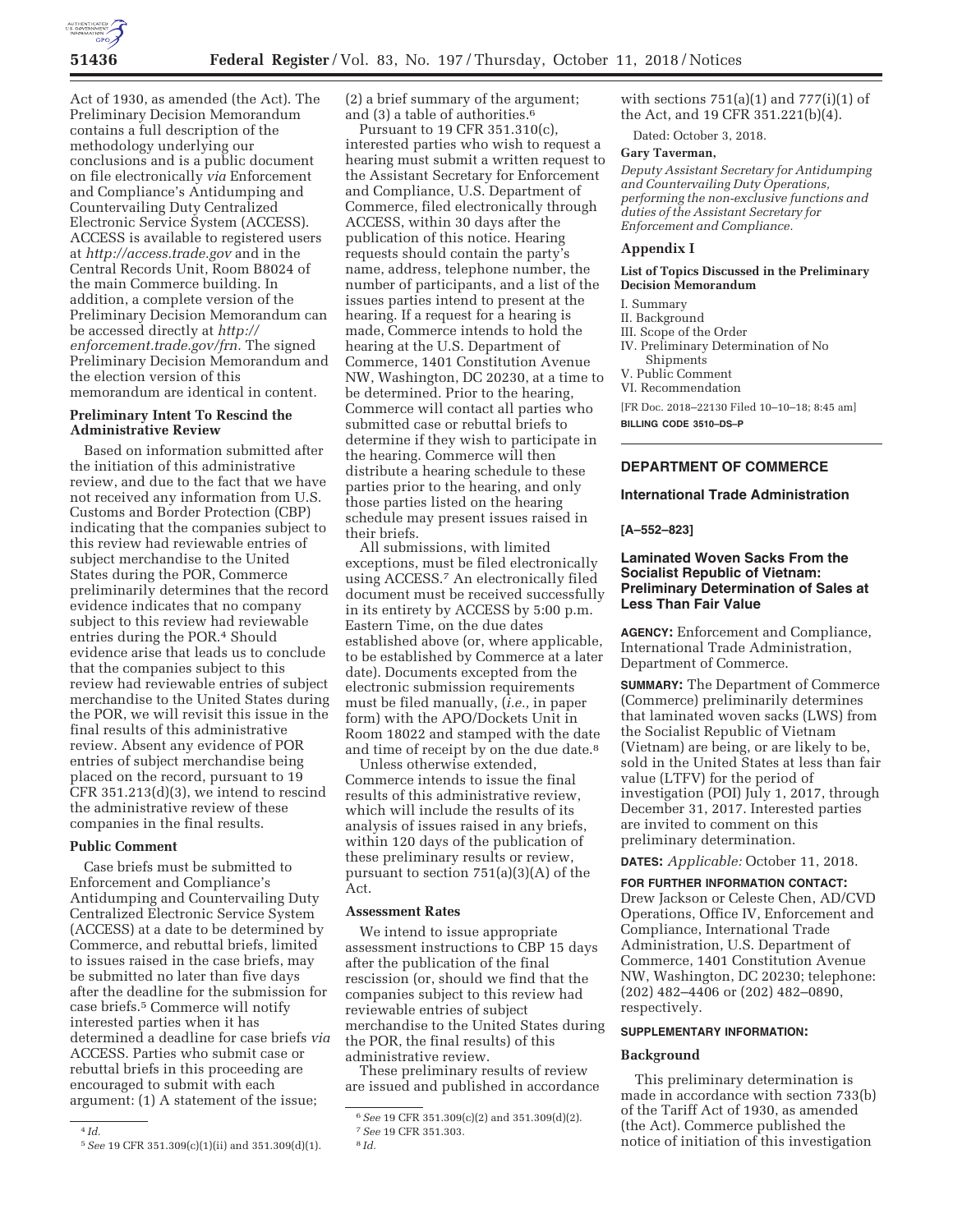on April 3, 2018.1 On July 31, 2018, Commerce postponed the preliminary determination of this investigation and the revised deadline is now October 3, 2018.2 For a complete description of the events that followed the initiation of this investigation, *see* the Preliminary Decision Memorandum.3 A list of topics included in the Preliminary Decision Memorandum is included as Appendix II to this notice. The Preliminary Decision Memorandum is a public document and is on file electronically via Enforcement and Compliance's Antidumping and Countervailing Duty Centralized Electronic Service System (ACCESS). ACCESS is available to registered users at *https:// access.trade.gov,* and to all parties in the Central Records Unit, Room B8024 of the main Department of Commerce building. In addition, a complete version of the Preliminary Decision Memorandum can be accessed directly at *http://enforcement.trade.gov/frn/.*  The signed and the electronic versions of the Preliminary Decision Memorandum are identical in content.

# **Scope of the Investigation**

The products covered by this investigation are LWS from Vietnam. For a complete description of the scope of this investigation, *see* Appendix I.

## **Scope Comments**

In accordance with the preamble to Commerce's regulations,<sup>4</sup> the *Initiation Notice* set aside a period of time for parties to raise issues regarding product coverage (scope).5 Certain interested parties commented on the scope of the investigation as it appeared in the *Initiation Notice,* as well as additional language proposed by Commerce. For a summary of the product coverage comments and rebuttal responses submitted to the record for this investigation, and accompanying discussion and analysis of all comments timely received, *see* the Preliminary Scope Decision Memorandum.6 Commerce is preliminarily modifying the scope language as it appeared in the *Initiation Notice. See* the revised scope in Appendix I to this notice.

#### **Methodology**

Commerce is conducting this investigation in accordance with section

731 of the Act. Commerce has calculated export prices in accordance with section 772(a) of the Act. Because Vietnam is a non-market economy country, within the meaning of section 771(18) of the Act, Commerce has calculated normal value (NV) in accordance with section 773(c) of the Act. Furthermore, Commerce preliminarily has denied a separate rate to mandatory respondent Xinsheng Plastic Industry Co., Ltd., which failed to respondent to certain supplemental questionnaires. For a full description of the methodology underlying Commerce's preliminary determination, *see* the Preliminary Decision Memorandum.

### **Combination Rates**

In the *Initiation Notice,*7 Commerce stated that it would calculate producer/ exporter combination rates for the respondents that are eligible for a separate rate in this investigation. Policy Bulletin 05.1 describes this practice.8

## **Preliminary Determination**

Commerce preliminarily determines that the following estimated weightedaverage dumping margins exist:

| Exporter                                                                                          | Producer                                                                                          | Estimated<br>weighted-<br>average<br>dumping<br>margin<br>(percent) | Cash deposit<br>rate<br>(adjusted for<br>subsidy<br>offsets)<br>(percent) |
|---------------------------------------------------------------------------------------------------|---------------------------------------------------------------------------------------------------|---------------------------------------------------------------------|---------------------------------------------------------------------------|
| Duong Vinh Hoa Packaging Company Limited                                                          | Duong Vinh Hoa Packaging Company Limited                                                          | 161.16                                                              | 158.43                                                                    |
| C.P. Packaging (Vietnam) Industry Co., Ltd                                                        | C.P. Packaging (Vietnam) Industry Co., Ltd                                                        | 161.16                                                              | 156.19                                                                    |
| Tan Dai Hung d.b.a. Tan Dai Hung Joint Stock Co.<br>and Tan Dai Hung Plastic Joint Stock Company. | Tan Dai Hung d.b.a. Tan Dai Hung Joint Stock Co.<br>and Tan Dai Hung Plastic Joint Stock Company. | 161.16                                                              | 156.19                                                                    |
|                                                                                                   |                                                                                                   | 161.16                                                              | 156.19                                                                    |
|                                                                                                   |                                                                                                   | 161.16                                                              | 156.19                                                                    |
|                                                                                                   |                                                                                                   | 292.61                                                              | 289.88                                                                    |

## **Suspension of Liquidation**

In accordance with section  $733(d)(2)$ of the Act, Commerce will direct U.S. Customs and Border Protection (CBP) to suspend liquidation of subject merchandise as described in the scope of the investigation section entered, or withdrawn from warehouse, for consumption on or after the date of publication of this notice in the **Federal Register**, as discussed below. Further,

pursuant to section 733(d)(1)(B) of the Act and 19 CFR 351.205(d), Commerce will instruct CBP to require a cash deposit equal to the weighted average amount by which normal value exceeds U.S. price, as indicated in the table above as follows: (1) For the producer/ exporter combinations listed in the table above, the cash deposit rate is equal to the estimated weighted-average dumping margin listed for that

combination in the table; (2) for all combinations of Vietnam producers/ exporters of merchandise under consideration that have not established eligibility for their own separate rates, the cash deposit rate will be equal to the estimated weighted-average dumping margin established for the Vietnamwide entity; and (3) for all third-county exporters of merchandise under consideration not listed in the table

<sup>1</sup>*See Laminated Woven Sacks from the Socialist Republic of Vietnam: Initiation of Less-Than-Fair-Value Investigation,* 83 FR 14257 (April 3, 2018)

<sup>(</sup>*Initiation Notice*). 2*See Laminated Woven Sacks from the Socialist Republic of Vietnam: Postponement of Preliminary Determination in the Less-Than-Fair-Value* 

<sup>&</sup>lt;sup>3</sup> See Memorandum, "Decision Memorandum for the Preliminary Determination in the Less-Than-Fair-Value Investigation of Laminated Woven Sacks from the Socialist Republic of Vietnam,'' dated

concurrently with, and hereby adopted by, this notice (Preliminary Decision Memorandum).

<sup>4</sup>*See Antidumping Duties; Countervailing Duties, Final Rule,* 62 FR 27296, 27323 (May 19, 1997). 5*See Initiation Notic*e.

<sup>6</sup>*See* Memorandum, ''Laminated Woven Sacks from the Socialist Republic of Vietnam: Scope Comments Decision Memorandum for the Preliminary Determination'' (Preliminary Scope Decision Memorandum), dated concurrently with this preliminary determination.

<sup>7</sup>*See Initiation Notice.* 

<sup>8</sup>*See* Enforcement and Compliance's Policy Bulletin No. 05.1, regarding, ''Separate-Rates Practice and Application of Combination Rates in Antidumping Investigations involving Non-Market Economy Countries,'' (April 5, 2005) (Policy Bulletin 05.1), available on Commerce's website at *http://enforcement.trade.gov/policy/bull05-1.pdf.* 

<sup>9</sup>The Vietnam-wide entity includes Xinsheng Plastic Industry Co., Ltd.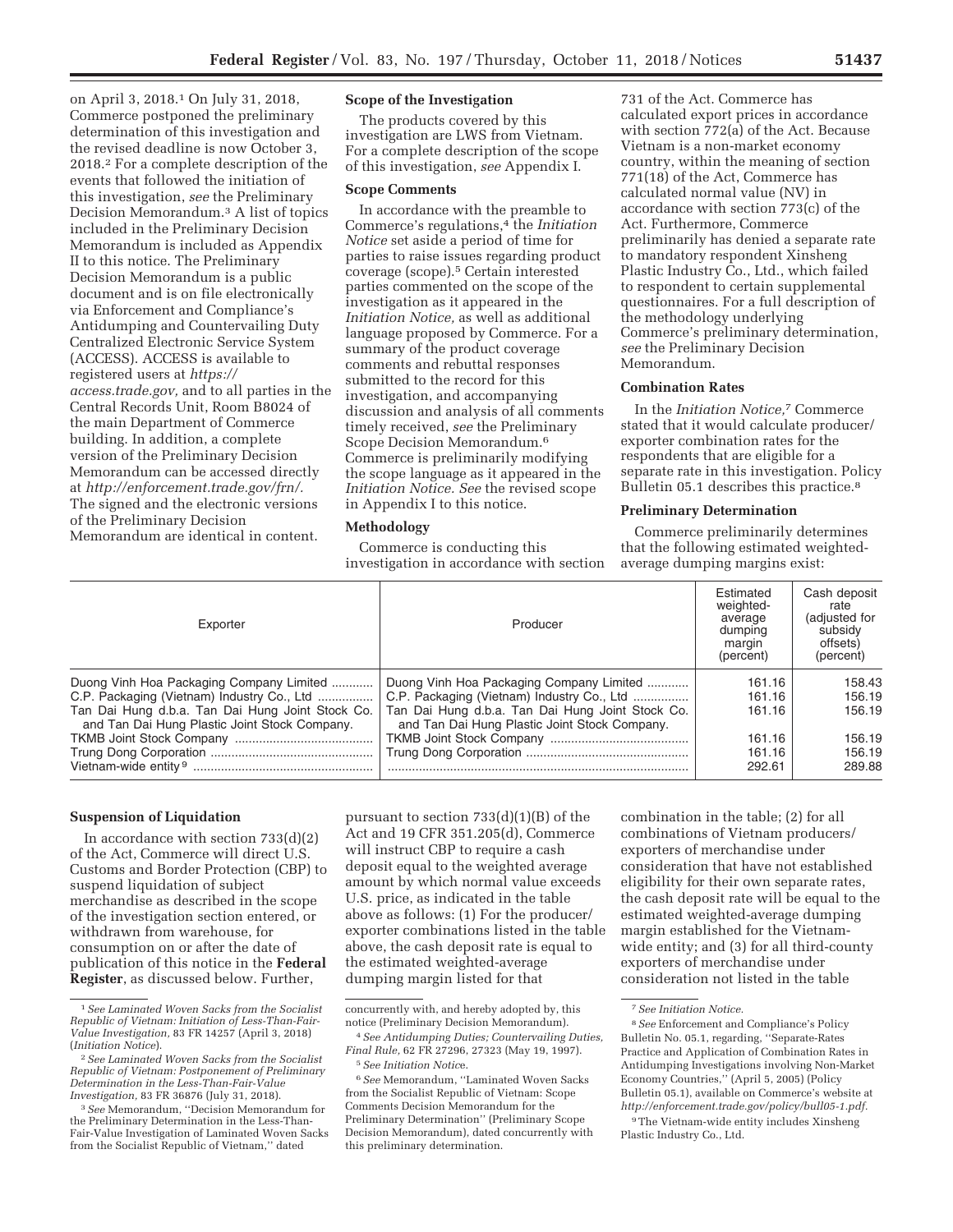above, the cash deposit rate is the cash deposit rate applicable to the Vietnam producer/exporter combination (or the Vietnam-wide entity) that supplied that third-country exporter.

To determine the cash deposit rate, Commerce normally adjusts the estimated weighted-average dumping margin by the amount of domestic subsidy pass-through and export subsidies determined in a companion CVD proceeding when CVD provisional measures are in effect. Accordingly, where Commerce has made a preliminary affirmative determination for domestic subsidy pass-through or export subsidies, Commerce has offset the calculated estimated weightedaverage dumping margin by the appropriate rate(s). Any such adjusted rates may be found in the Preliminary Determination Section's table of estimated weighted-average dumping margins above.

Should provisional measures in the companion CVD investigation expire prior to the expiration of provisional measures in this LTFV investigation, Commerce will direct CBP to begin collecting cash deposits at a rate equal to the estimated weighted-average dumping margins calculated in this preliminary determination unadjusted for the passed-through domestic subsidies or for export subsidies at the time the CVD provisional measures expire.

These suspension of liquidation instructions will remain in effect until further notice.

### **Disclosure**

Commerce intends to disclose to interested parties the calculations performed in connection with this preliminary determination within five days of its public announcement or, if there is no public announcement, within five days of the date of publication of this notice in accordance with 19 CFR 351.224(b).

#### **Verification**

As provided in section 782(i)(1) of the Act, Commerce intends to verify information relied upon in making its final determination.

## **Public Comment**

Case briefs or other written comments may be submitted to the Assistant Secretary for Enforcement and Compliance no later than seven days after the date on which the last final verification report is issued in this investigation, unless the Secretary alters the time limit. Rebuttal briefs, limited to issues raised in case briefs, may be submitted no later than five days after

the deadline date for case briefs.10 Pursuant to 19 CFR 351.309(c)(2) and (d)(2), parties who submit case briefs or rebuttal briefs in this investigation are encouraged to submit with each argument: (1) A statement of the issue; (2) a brief summary of the argument; and (3) a table of authorities.

Pursuant to 19 CFR 351.310(c), interested parties who wish to request a hearing, limited to issues raised in the case and rebuttal briefs, must submit a written request to the Assistant Secretary for Enforcement and Compliance, U.S. Department of Commerce, within 30 days after the date of publication of this notice. Requests should contain the party's name, address, and telephone number, the number of participants, whether any participant is a foreign national, and a list of the issues to be discussed. If a request for a hearing is made, Commerce intends to hold the hearing at the U.S. Department of Commerce, 1401 Constitution Avenue NW, Washington, DC 20230, at a time and date to be determined. Parties should confirm by telephone the date, time, and location of the hearing two days before the scheduled date.

## **International Trade Commission Notification**

In accordance with section 733(f) of the Act, Commerce will notify the International Trade Commission (ITC) of its preliminary determination of sales at LTFV. If the final determination is affirmative, the ITC will determine before the later of 120 days after the date of this preliminary determination or 45 days after the final determination whether imports of the subject merchandise are materially injuring, or threaten material injury to, the U.S. industry.

## **Notification to Interested Parties**

This determination is issued and published in accordance with sections 733(f) and 777(i)(1) of the Act and 19 CFR 351.205(c).

Dated: October 3, 2018.

#### **Gary Taverman,**

*Deputy Assistant Secretary for Antidumping and Countervailing Duty Operations, performing the non-exclusive functions and duties of the Assistant Secretary for Enforcement and Compliance.* 

### **Appendix I—Scope of the Investigation**

The merchandise covered by this investigation is laminated woven sacks. Laminated woven sacks are bags consisting of one or more plies of fabric consisting of

woven polypropylene strip and/or woven polyethylene strip, regardless of the width of the strip; with or without an extrusion coating of polypropylene and/or polyethylene on one or both sides of the fabric; laminated by any method either to an exterior ply of plastic film such as biaxiallyoriented polypropylene (BOPP), polyester (PET), polyethylene (PE), nylon, or any film suitable for printing, or to an exterior ply of paper; printed; displaying, containing, or comprising three or more visible colors (*e.g.,*  laminated woven sacks printed with three different shades of blue would be covered by the scope), not including the color of the woven fabric; regardless of the type of printing process used; with or without lining; with or without handles; with or without special closing features (including, but not limited to, closures that are sewn, glued, easy-open (*e.g.,* tape or thread), re-closable (*e.g.,* slider, hook and loop, zipper), hotwelded, adhesive-welded, or press-to-close); whether finished or unfinished (*e.g.,* whether or not closed on one end and whether or not in roll form, including, but not limited to, sheets, lay-flat, or formed in tubes); not exceeding one kilogram in actual weight. Laminated woven sacks produced in the Socialist Republic of Vietnam are subject to the scope regardless of the country of origin of the fabric used to make the sack.

The scope of this investigation excludes laminated woven sacks having each of the following physical characteristics: (1) No side greater than 24 inches, (2) weight less than 100 grams, (3) an open top that is neither sealable nor closable, the rim of which is hemmed or sewn around the entire circumference, (4) carry handles sewn on the open end, (5) side gussets, and (6) either a bottom gusset or a square or rectangular bottom. The excluded items with the abovementioned physical characteristics may be referred to as reusable shopping bags.

Subject laminated woven sacks are currently classifiable under Harmonized Tariff Schedule of the United States (HTSUS) subheadings 6305.33.0040 and 6305.33.0080. If entered with plastic coating on both sides of the fabric consisting of woven polypropylene strip and/or woven polyethylene strip, laminated woven sacks may be classifiable under HTSUS subheadings 3923.21.0080, 3923.21.0095, and 3923.29.0000. If entered not closed on one end or in roll form (including, but not limited to, sheets, lay-flat tubing, and sleeves), laminated woven sacks may be classifiable under other HTSUS subheadings, including 3917.39.0050, 3921.90.1100, 3921.90.1500, and 5903.90.2500. If the polypropylene strips and/or polyethylene strips making up the fabric measure more than 5 millimeters in width, laminated woven sacks may be classifiable under other HTSUS subheadings including 4601.99.0500,4601.99.9000, and 4602.90.0000. Although HTSUS subheadings are provided for convenience and customs purposes, the written description of the scope is dispositive.

<sup>10</sup>*See* 19 CFR 351.309; *see also* 19 CFR 351.303 (for general filing requirements).